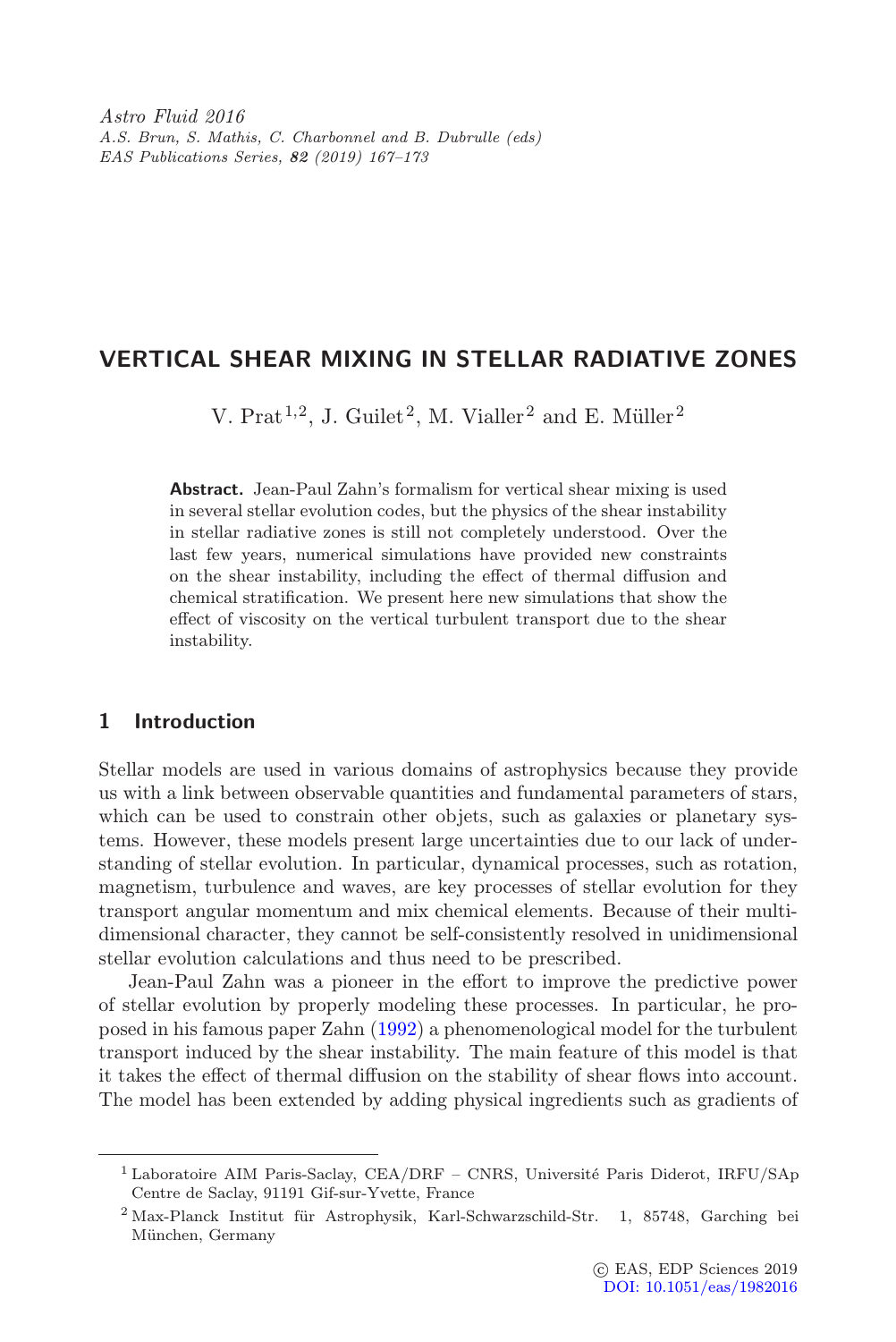mean molecular weight or horizontal turbulence (Maeder [1995;](#page-6-1) Maeder & Meynet [1996;](#page-6-2) Maeder [1997;](#page-6-3) Talon & Zahn [1997\)](#page-6-4) and is still used in various forms in stellar evolution codes.

The problem of such models is that they only give the order of magnitude of the transport coefficient and they rely on strong assumptions that need to be tested. This has become crucial since various observational constraints suggest that shear mixing as implemented in stellar evolution codes is not efficient enough. These constraints are mainly split into two categories. First, abundance measurements using spectrometry (e.g. Hunter et al. [2009\)](#page-6-5) show anomalies that are not accounted for by the current description of shear mixing. In particular, synthetic stellar populations do not predict the existence of nitrogen-enriched slow rotators, although such stars are observed (Brott *et al.* [2011;](#page-5-0) Potter *et al.* [2012\)](#page-6-6). Second, asteroseismic measurements of the rotation profile of giant and subgiant stars (Beck et al. [2012;](#page-5-1) Mosser et al. [2012;](#page-6-7) Deheuvels et al. [2012,](#page-6-8) [2014,](#page-6-9) [2015\)](#page-6-10) show that the rotation contrast between the core and the surface is much lower than what is predicted by stellar evolution codes (Ceillier et al. [2012;](#page-6-11) Eggenberger et al. [2012;](#page-6-12) Marques *et al.* [2013\)](#page-6-13).

Additional processes, such as magnetic field  $(e.g.$  Meynet  $et al.$  [2011\)](#page-6-14) and inertial gravity waves  $(e.g.$  Fuller  $et \ al.$  [2014\)](#page-6-15), are often invoked as potential sources for the missing transport of angular momentum and chemical elements. However, shear mixing is still not completely understood, and missing ingredients may have a strong impact on the transport. In this context, numerical simulation appears as an essential tool to provide new constraints on turbulent transport processes. One of the limiting factors is that stellar radiative zones have a very high thermal diffusivity, which makes numerical computations without approximation prohibitively expensive. To solve the problem, Lignières  $(1999)$  proposed an asymptotic development of the Boussinesq equations in this regime, the small-Péclet number (SPN) approximation, also called low-Péclet-number approximation (LPN), that drastically reduces the computational cost.

Using an imposed uniform shear profile, Prat  $&$  Lignières [\(2013\)](#page-6-17) validated for the first time the SPN approximation in a non-linear regime and showed that Zahn  $(1992)$  is consistent with this approximation. Then, Prat & Lignières  $(2014)$ investigated the effect of a gradient of mean molecular weight on the transport. Using a sinusoidal forcing, Garaud *et al.*  $(2015)$  studied the stability of the flow, and Garaud & Kulenthirarajah [\(2016\)](#page-6-20) measured the transport generated by the shear instability in such a flow. Their conclusion is that Zahn [\(1992\)](#page-6-0) is a good approximation in the moderately stratified regime, whereas in the strongly stratified regime, viscosity may play a role.

In the work presented here, we investigated the effect of viscosity on turbulent transport thanks to new simulations detailed in Prat *et al.*  $(2016)$ . The configuration of the considered flow is presented in Section [2.](#page-2-0) In Section [3](#page-2-1) we interpret the results of our simulations on the transport of chemical elements. In Section [4](#page-4-0) we show the relation between turbulent viscosity and turbulent diffusivity. Finally, we conclude in Section [5.](#page-4-1)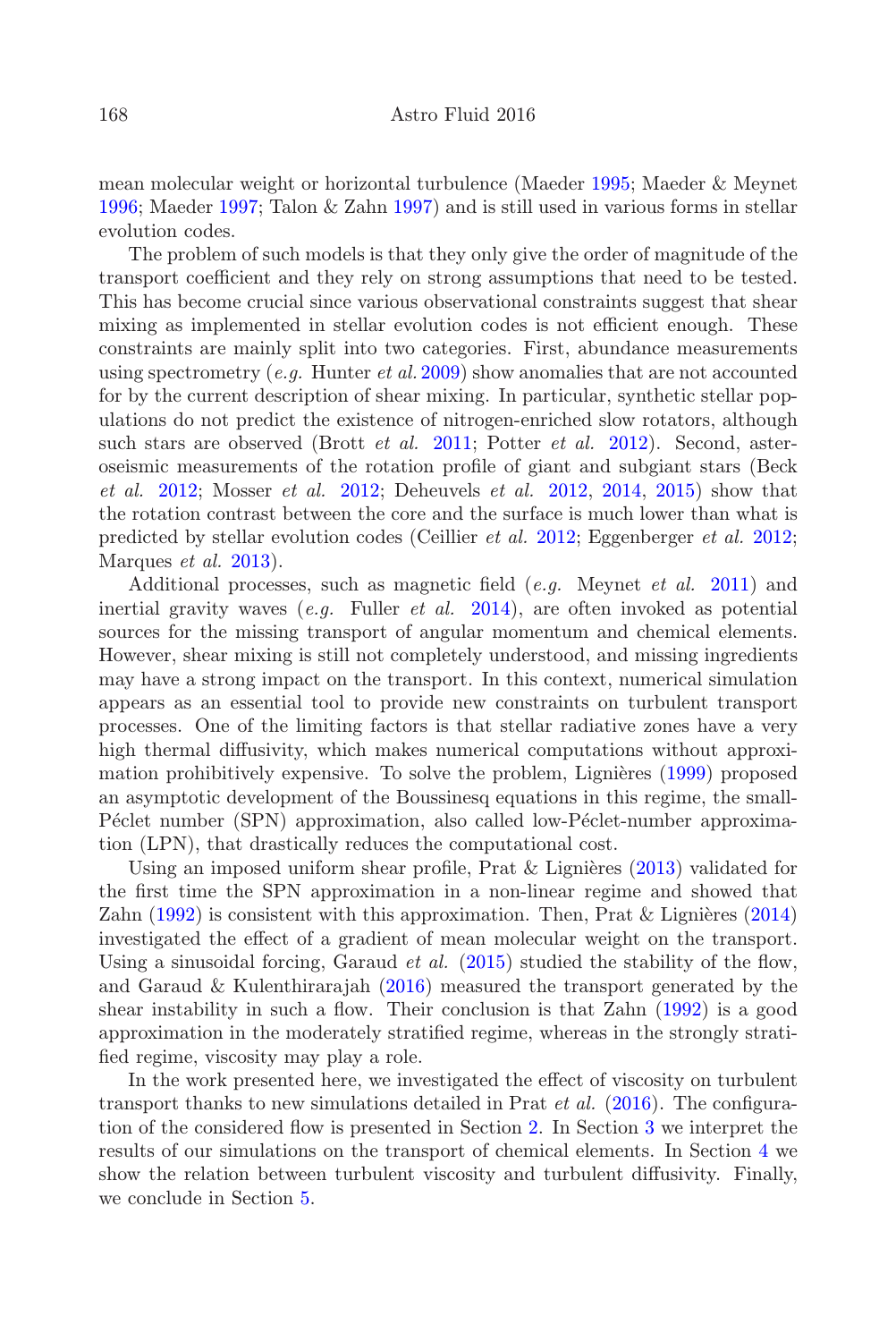#### <span id="page-2-0"></span>2 Flow configuration

We considered a flow configuration similar to Prat & Lignières [\(2013\)](#page-6-17) and Prat  $&$  Lignières [\(2013\)](#page-6-17), that is with a uniform vertical velocity shear and a uniform vertical temperature gradient (which is equivalent to an entropy gradient in the Boussinesq approximation). The simulations were performed with the Snoopy code (Lesur & Longaretti [2005\)](#page-6-22), using the shearing-box formalism. To simplify the interpretation, we considered only the chemically neutral case.

In the SPN approximation, the dimensionless governing equations are

$$
\vec{\nabla} \cdot \vec{v} = 0,\tag{2.1}
$$

$$
\frac{\partial \vec{v}}{\partial t} + (\vec{v} \cdot \vec{\nabla})\vec{v} = -\vec{\nabla}P + RiP e \psi \vec{e}_z + \frac{1}{Re} \Delta \vec{v},\tag{2.2}
$$

$$
v_z = \Delta \psi,\tag{2.3}
$$

$$
\frac{\partial \mu}{\partial t} + \vec{v} \cdot \vec{\nabla}\mu = \frac{1}{Pe_{\mu}} \Delta \mu,
$$
\n(2.4)

where  $\vec{v}$  is the dimensionless velocity, P the dimensionless pressure,  $\psi$  the normalised temperature fluctuations,  $\vec{e}_z$  the vertical unit vector pointing upwards, and  $\mu$  the chemical concentration of a passive scalar. The dimensionless parameters involved in these equations are (i) the Richardson-Péclet number  $RiPe =$  $N^2L^2/(S\kappa)$ , where N is the Brunt-Väisälä frequency that accounts for stable stratification,  $S = dV/z$  the shear rate, L the size of the numerical domain, and  $\kappa$  the thermal diffusivity of the fluid; (ii) the Reynolds number  $Re = SL^2/\nu$ , which measures the effect of the viscosity  $\nu$ ; and (iii) the chemical Péclet number  $Pe_{\mu} = SL^2/\kappa_{\mu}$ , which measures the effect of the chemical diffusivity  $\kappa_{\mu}$ .

#### <span id="page-2-1"></span>3 Effect of viscosity on the transport of chemical elements

The turbulent diffusion coefficient proposed by Zahn [\(1992\)](#page-6-0) has no explicit dependence on viscosity, but it assumes that the turbulence is fully developed. This is equivalent to say that the turbulent Reynolds number  $Re_{\ell} = S\ell^2/\nu$ , where  $\ell$  is a typical turbulent length scale, is much larger than a critical value  $Re<sub>c</sub>$ . In Zahn's model,  $\ell$  is such that  $RiPe_{\ell}$ , where  $Pe_{\ell} = S\ell^2/\kappa$ , is equal to its critical value  $(RiPe)_{c}$ , which is of the order of one. The Reynolds number can be written

$$
Re_{\ell} = \frac{(RiPe)_{\rm c}}{RiPr},\tag{3.1}
$$

<span id="page-2-2"></span>and the condition for a fully developed turbulence becomes

$$
RiPr < (RiPr)_{c},\tag{3.2}
$$

where  $Pr = \nu/\kappa$  is the Prandtl number. This condition has the same form as the energy stability limit predicted by Garaud *et al.* [\(2015\)](#page-6-19).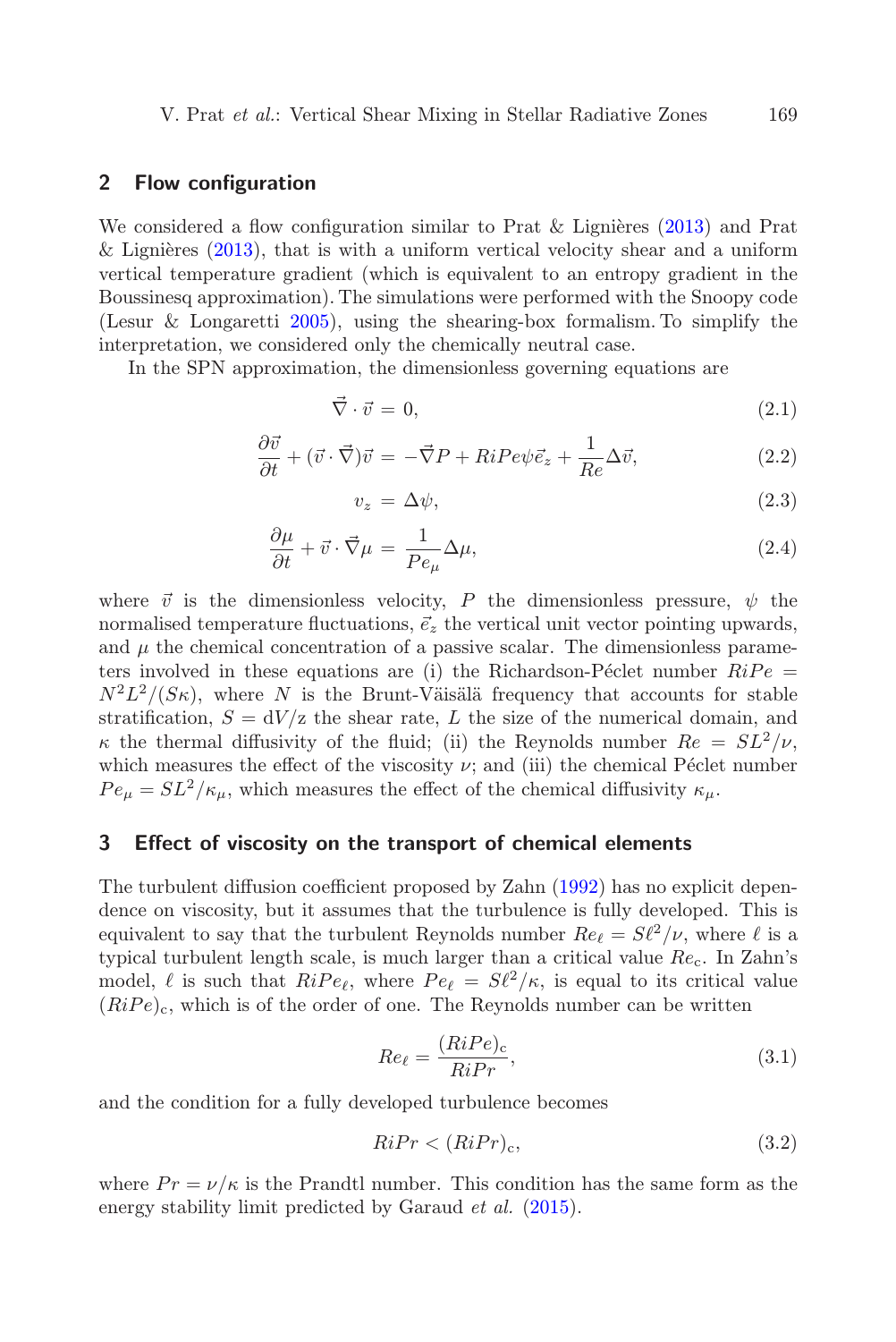

Fig. 1. Turbulent Reynolds number  $Re_\ell$  as a function of  $RiPr$ .

<span id="page-3-0"></span>A test of the relation [\(3.1\)](#page-2-2) is shown in Figure [1.](#page-3-0) First, one can see that for  $RiPr < 5 \cdot 10^{-4}$ , the expected scaling law is satisfied, which suggests that there is an asymptotic regime at large values of the turbulent Reynolds number ( $Re \ell >$  $Re<sub>c</sub> \sim 10<sup>3</sup>$ ), as predicted by Zahn [\(1992\)](#page-6-0). Second, this scaling law is not satisfied for larger values of  $RiPr$ . Nevertheless, there is always a one-to-one relation between the turbulent Reynolds number and  $RiPr$ . A last important point is that turbulent simulations could not be obtained for values of  $\dot{R}iPr$  greater than  $7 \cdot 10^{-3}$ . This qualitatively validates the energy stability limit by Garaud *et al.* [\(2015\)](#page-6-19) and suggests that  $(RiPr)_c \simeq 7 \cdot 10^{-3}$ .

The dependence of the turbulent diffusion coefficient on  $RiPr$  also shows different regimes, as illustrated in Figure [2.](#page-4-2) For  $RiPr < 5 \cdot 10^{-4}$ , the quantity  $D_t/(\kappa Ri^{-1})$  seems to tend to a constant value, which means that  $D_t \propto \kappa/Ri$ . This corresponds to the asymptotic regime described by Zahn [\(1992\)](#page-6-0). Our simulations give an estimate of the proportionality constant  $\alpha \simeq 3.34 \cdot 10^{-2}$ , which is significantly smaller than originally proposed in the model. When  $RiPr$  becomes close to the critical value, the diffusion coefficient rapidly decreases and finally vanishes at the point where there is no more turbulence. Between these two regimes,  $D_t/(\kappa Ri^{-1})$  has a maximum around  $Ri Pr = 3 \cdot 10^{-3}$ . To account for this non-monotonic behaviour, we can use a quadratic fit

$$
D_{\rm t} = \frac{\kappa}{Ri} \left[ \alpha + \beta Ri Pr - \gamma (Ri Pr)^2 \right], \qquad (3.3)
$$

where  $\beta = 18.8$  and  $\gamma = 2.86 \cdot 10^3$ .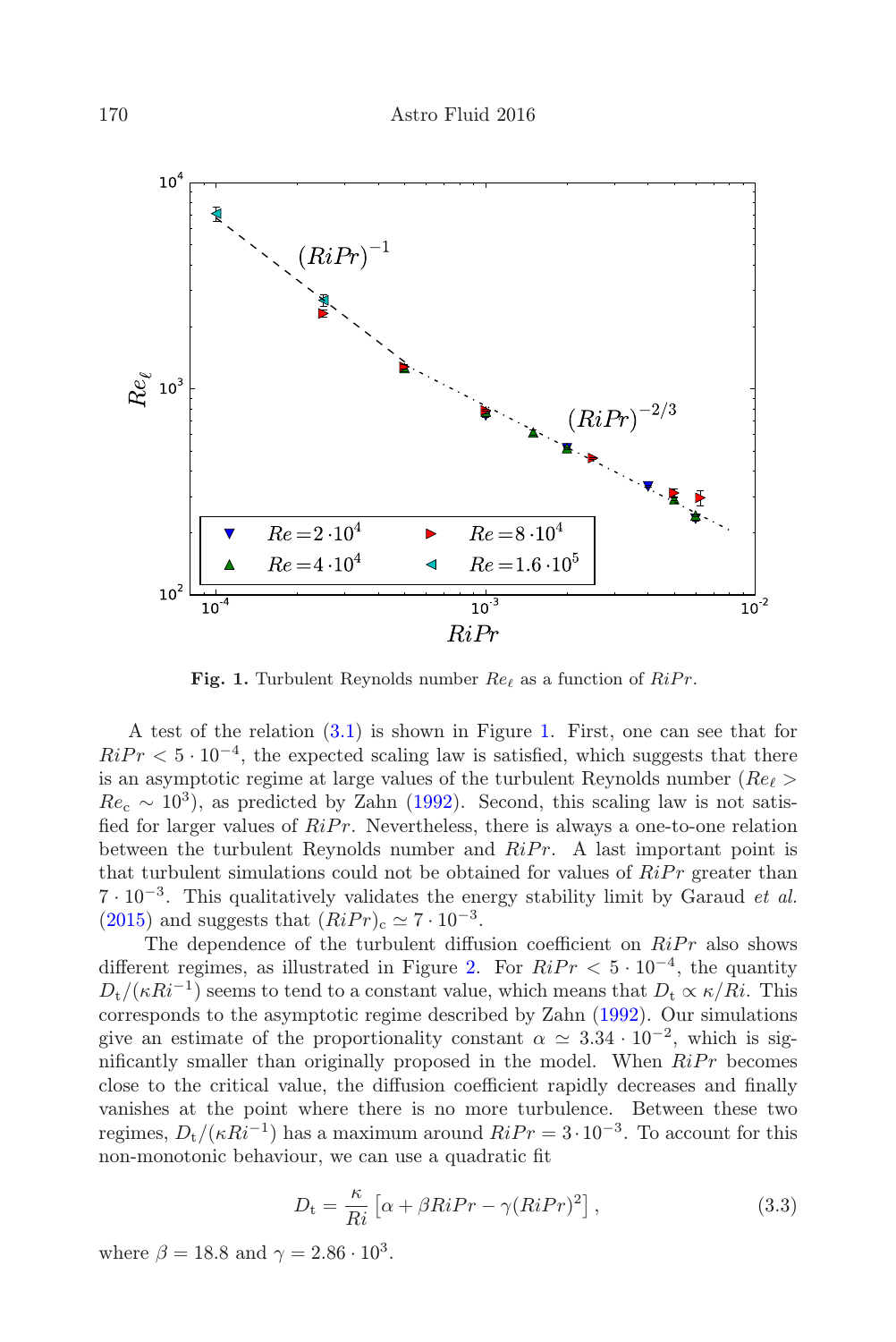

<span id="page-4-2"></span>Fig. 2.  $D_t/(\kappa Ri^{-1})$  as a function of  $RiPr$ . The dashed line is the quadratic fit given in the text.

#### <span id="page-4-0"></span>4 Turbulent viscosity and turbulent diffusivity

In stellar evolution codes, turbulent viscosity is usually considered equal to turbulent diffusivity. It means that the transport of angular momentum is as efficient as the transport of chemical elements. Our simulations allowed us to test this assumption. Figure [3](#page-5-2) shows the relation between the two transport coefficients. For simulations with a weak turbulence (that is at  $RiPr$  close to its critical value), the ratio between turbulent viscosity and turbulent diffusivity is close to 1. For more turbulent simulations, the ratio is closer to 0.8. This shows that the assumption that many codes make is not rigourously correct. Though, the impact on stellar evolution models is probably limited, since turbulent viscosity remains of the same order of magnitude as turbulent diffusivity.

### <span id="page-4-1"></span>5 Conclusion

Our new simulations provide us with additional constraints on the efficiency of vertical shear mixing in stellar radiative zones. Concerning the diffusion of chemical elements, our results confirm that the number  $RiPr$  is the key parameter. In the regime of low  $\widehat{RiPr}$ , we found that the model by Zahn [\(1992\)](#page-6-0) is valid, but with a significantly smaller proportionality constant. In the regime of high  $RiPr$  $(> 7 \cdot 10^{-3})$ , in contrast, viscosity is able to damp turbulent motions, so that the turbulent diffusion coefficient vanishes. This means that viscosity can create dead zones where there is no turbulent transport, which would significantly reduce the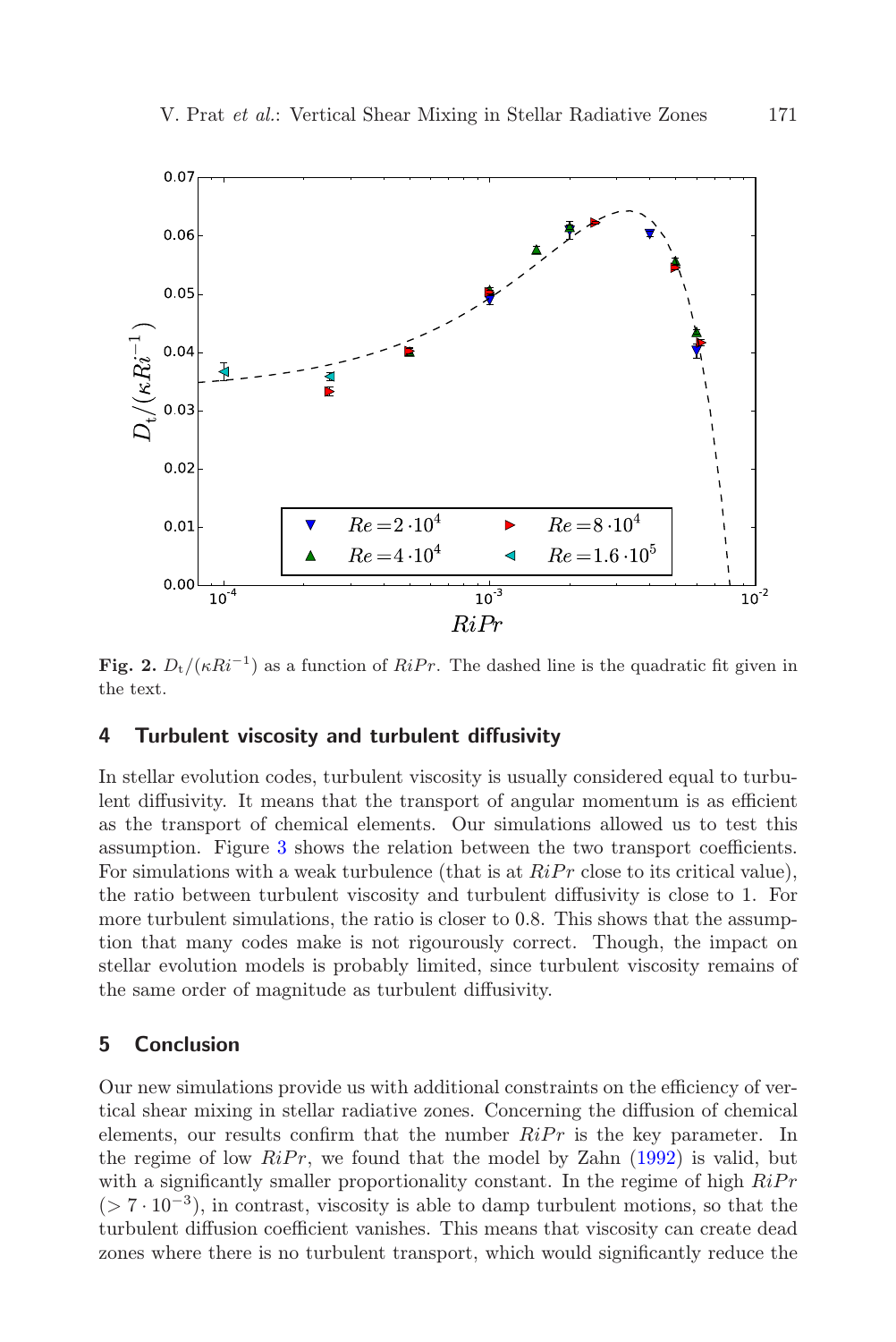

<span id="page-5-2"></span>Fig. 3. Turbulent viscosity  $\nu_t$  as a function of turbulent diffusivity  $D_t$ . The dotted line is the curve  $\nu_t = 0.8D_t$  and the dashed line is the curve  $\nu_t = D_t$ .

global transport. We provide a new empirical prescription that is in agreement with our simulations and needs to be implemented in stellar evolution codes, but we can already say that this new prescription does not help to reduce the discrepancy between theory and observations.

We also showed that the transport coefficient for angular momentum is close to the turbulent diffusion coefficient, though they are not rigourously equal. Thus, our conclusion on the lack of efficiency of shear mixing also stands for the transport of angular momentum.

To go further, one may invoke additional transport processes to generate more transport, such as the magneto-rotational instability (MRI, see e.g. Menou  $\&$ Le Mer  $2006$ ; Guilet & Müller  $2015$ ). However, additional physical ingredients might increase the efficiency of shear mixing. Among them is horizontal turbulence, which can be notably induced by the Coriolis acceleration or by a horizontal shear. According to Talon & Zahn [\(1997\)](#page-6-4), it is able to enhance vertical mixing. The presence of a magnetic field could also make stable configurations become unstable (Lecoanet *et al.* [2010\)](#page-6-25). These potential effects have to be tested with numerical simulations similar to those presented here.

## **References**

<span id="page-5-1"></span><span id="page-5-0"></span>Beck, P.G., Montalban, J., Kallinger, T., et al., 2012, Nature, 481, 55 Brott, I., Evans, C.J., Hunter, I., et al., 2011, A&A, 530, A116